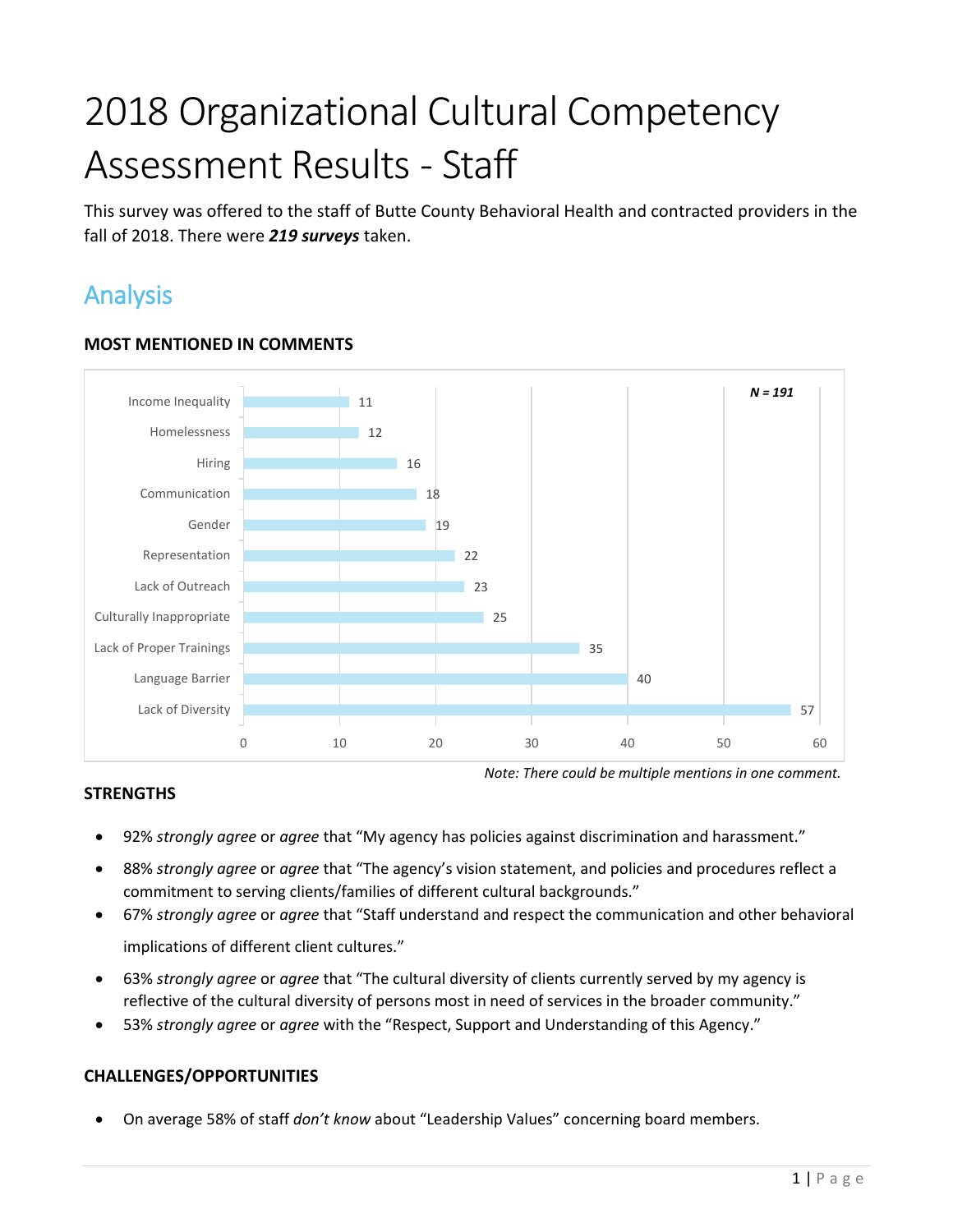- On average, 42% of staff *don't know* about our agency's "Leadership Values," in general.
- On average, 36% of staff *don't know* about our agency's "Community Outreach," in general.
- 32% *don't know* if "My agency addresses cultural tensions that arise, both within the organization and within the broader community."
- 27% *disagree* or *strongly disagree* that "My agency provides adequate training regarding the cultures of the clients served, staff, community, and the interaction among them."

# **Demographics**









*Note: There were no answers for 0-15 Note: There were no answers for transgender, questioning, or genderqueer*



*Note: There were no answers for questioning Note: There were no answers for sign language, respondents can choose more than one*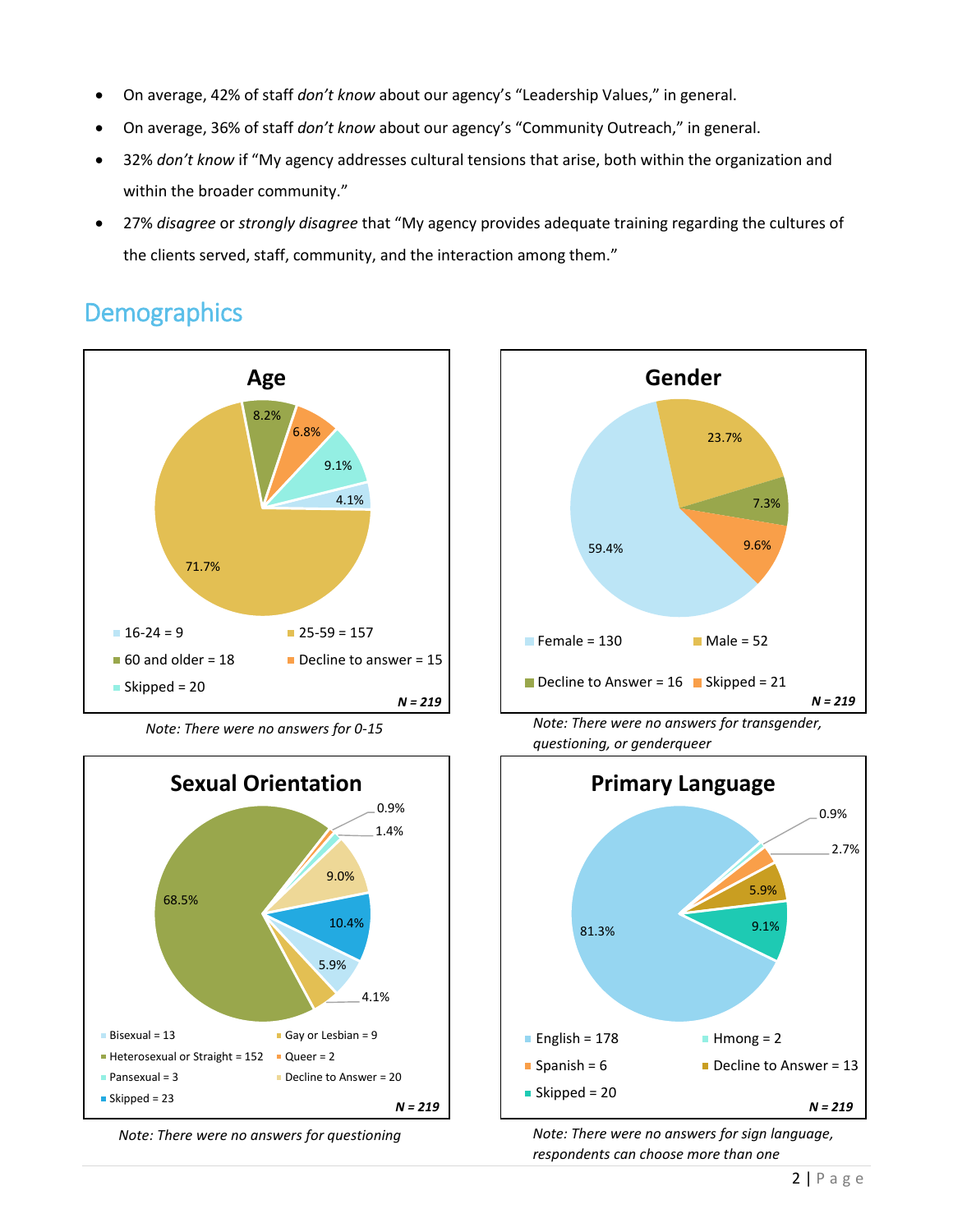



*Note: There were no answers for sign language or Hmong*



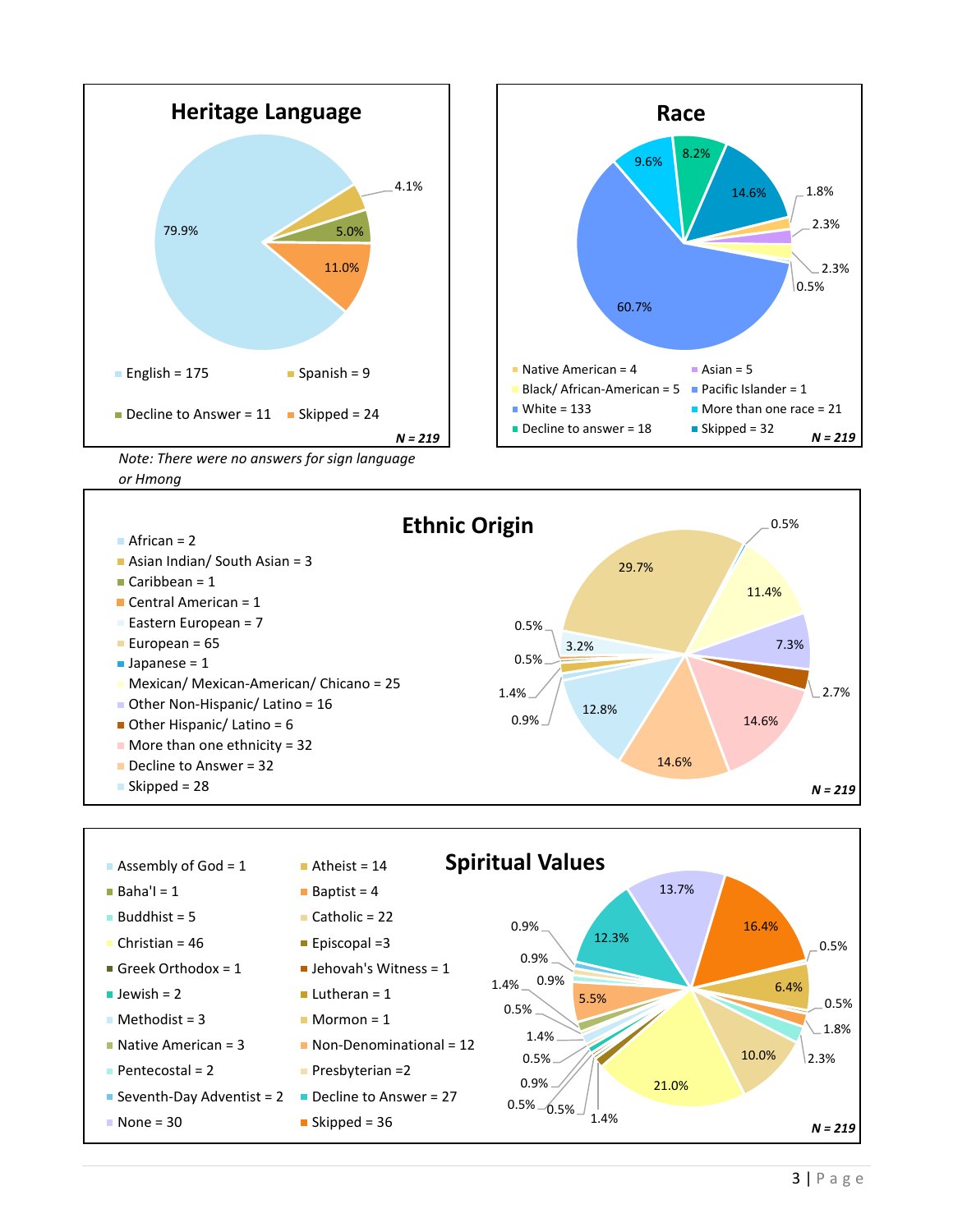





4 | P a g e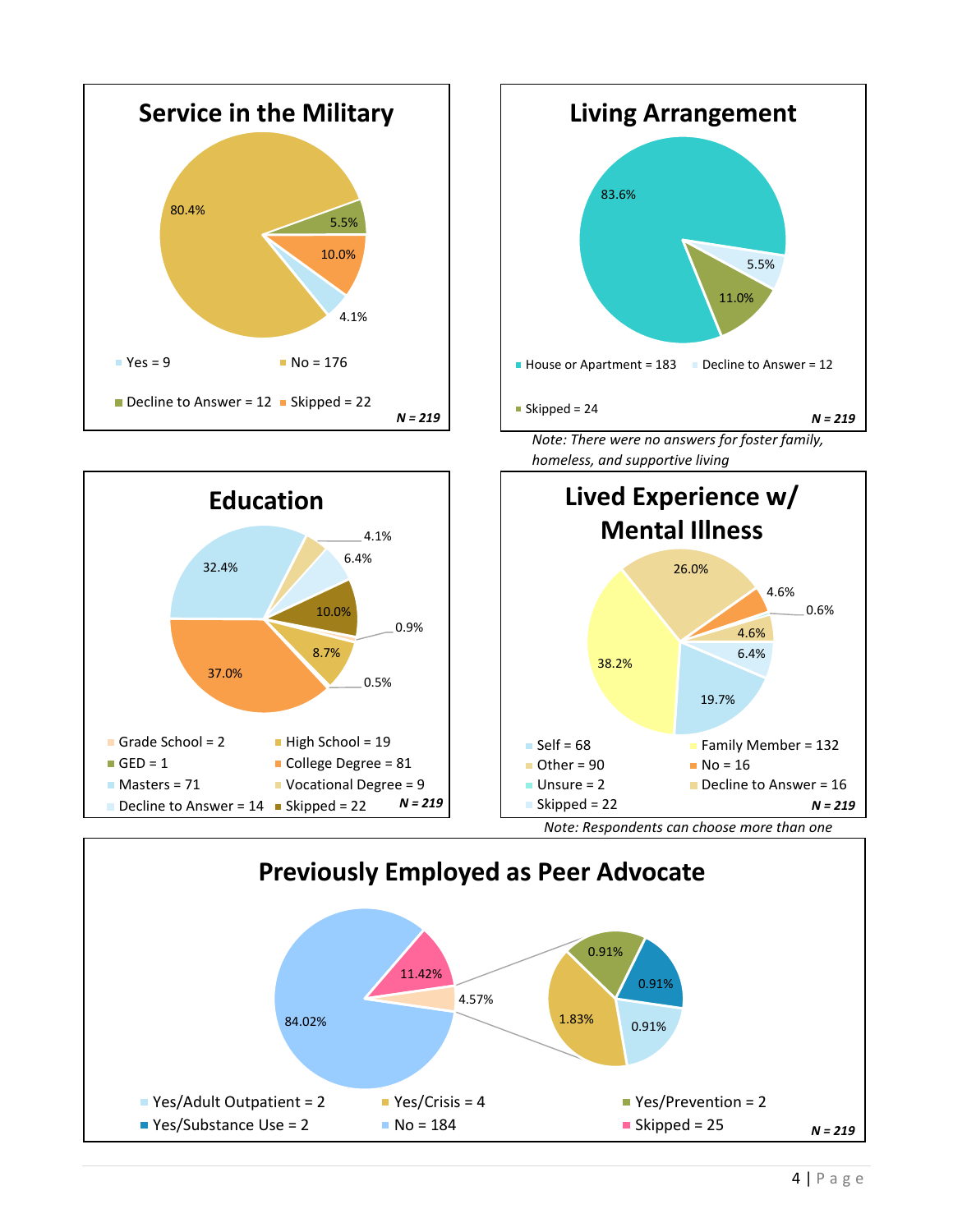# **Outcomes**





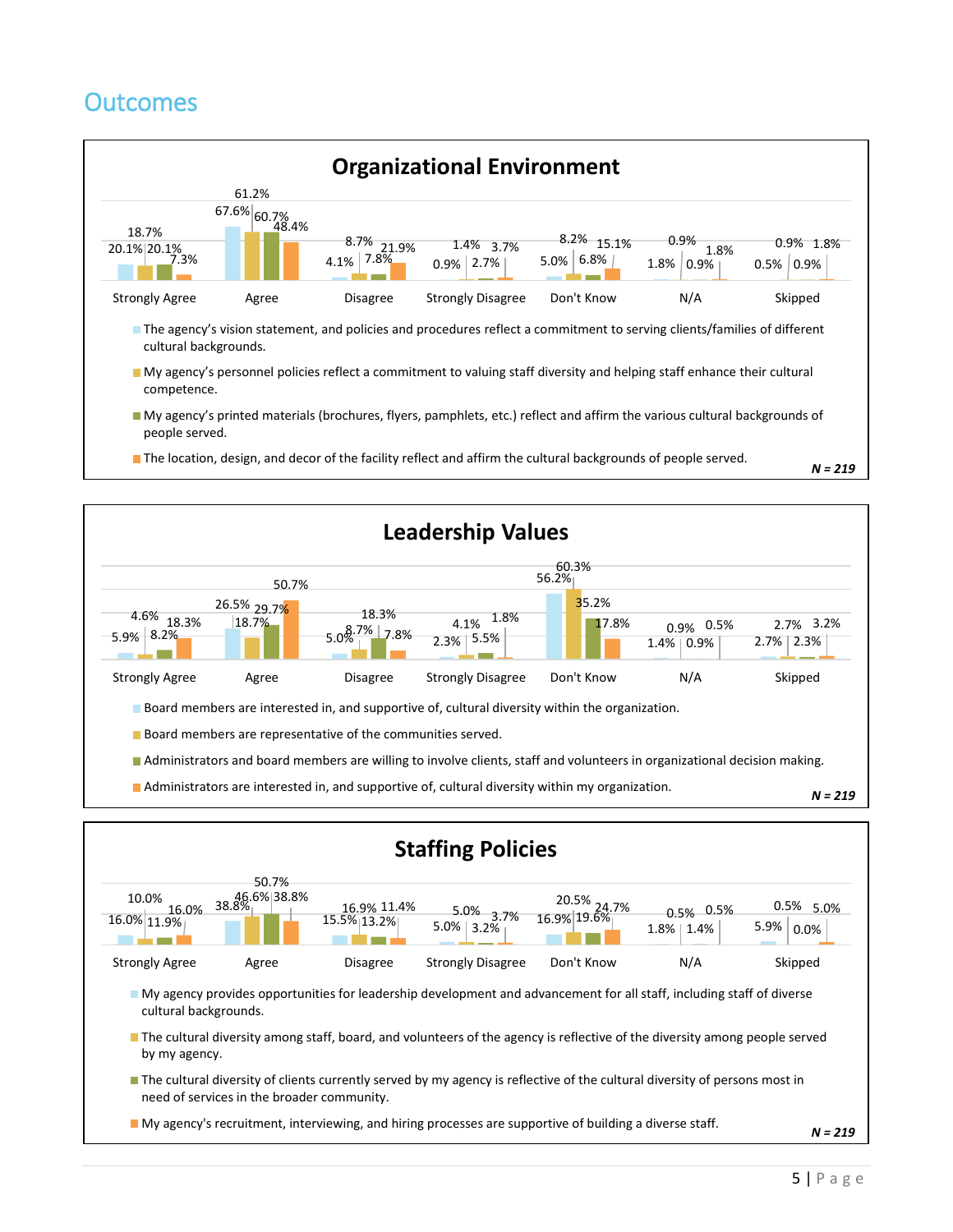



- My agency provides multi-cultural programming to complement a wide variety of cultural events (e.g. Black History Month, Jewish High Holidays, Asian New Year's Celebrations, Gay Pride Festivals).
- My agency encourages staff to draw on the expertise of people of different cultural backgrounds in providing services to clients of those backgrounds, and provides a mechanism for maintaining communication.
- Staff understand and respect the communication and other behavioral implications of different client cultures.

*N = 219*

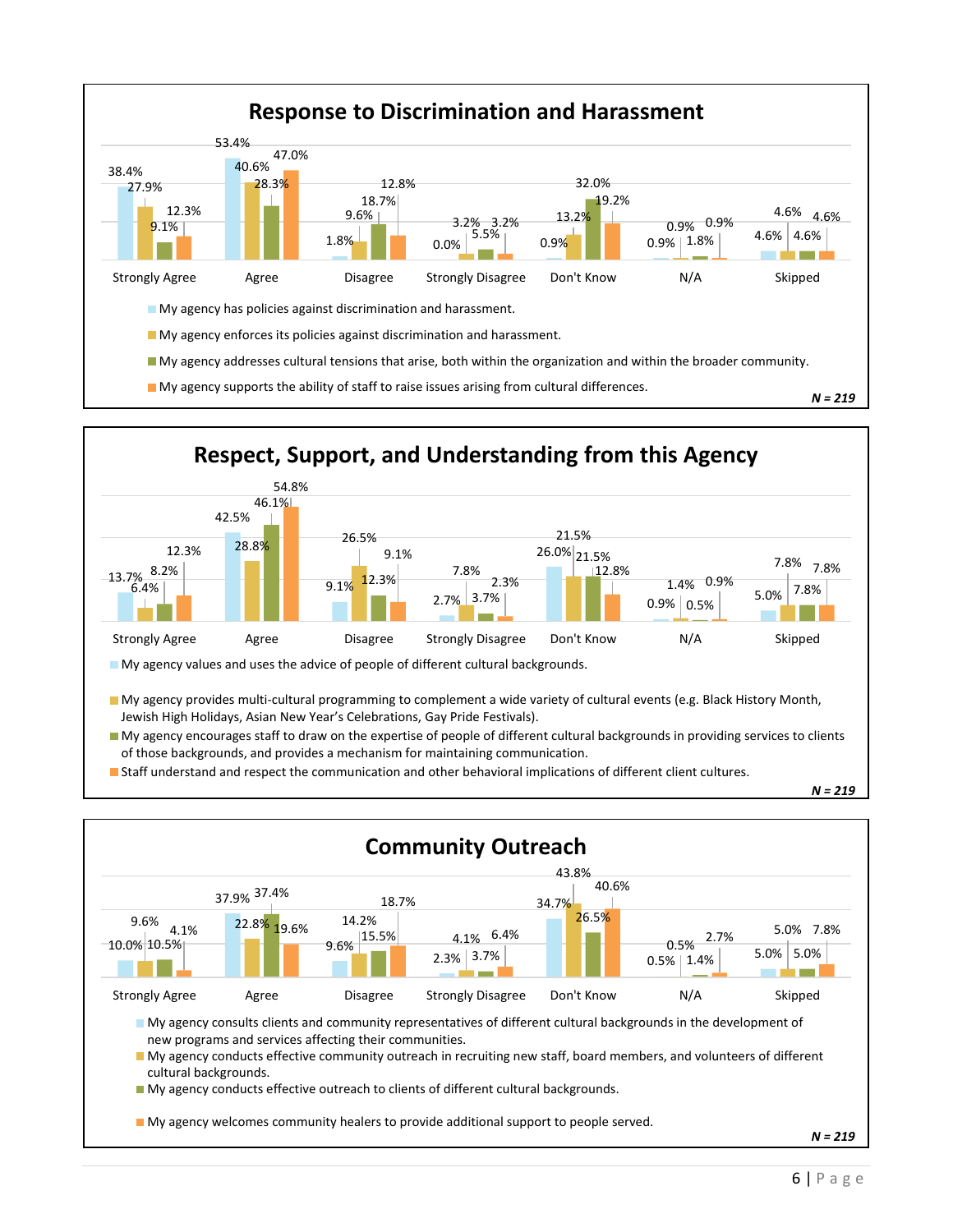



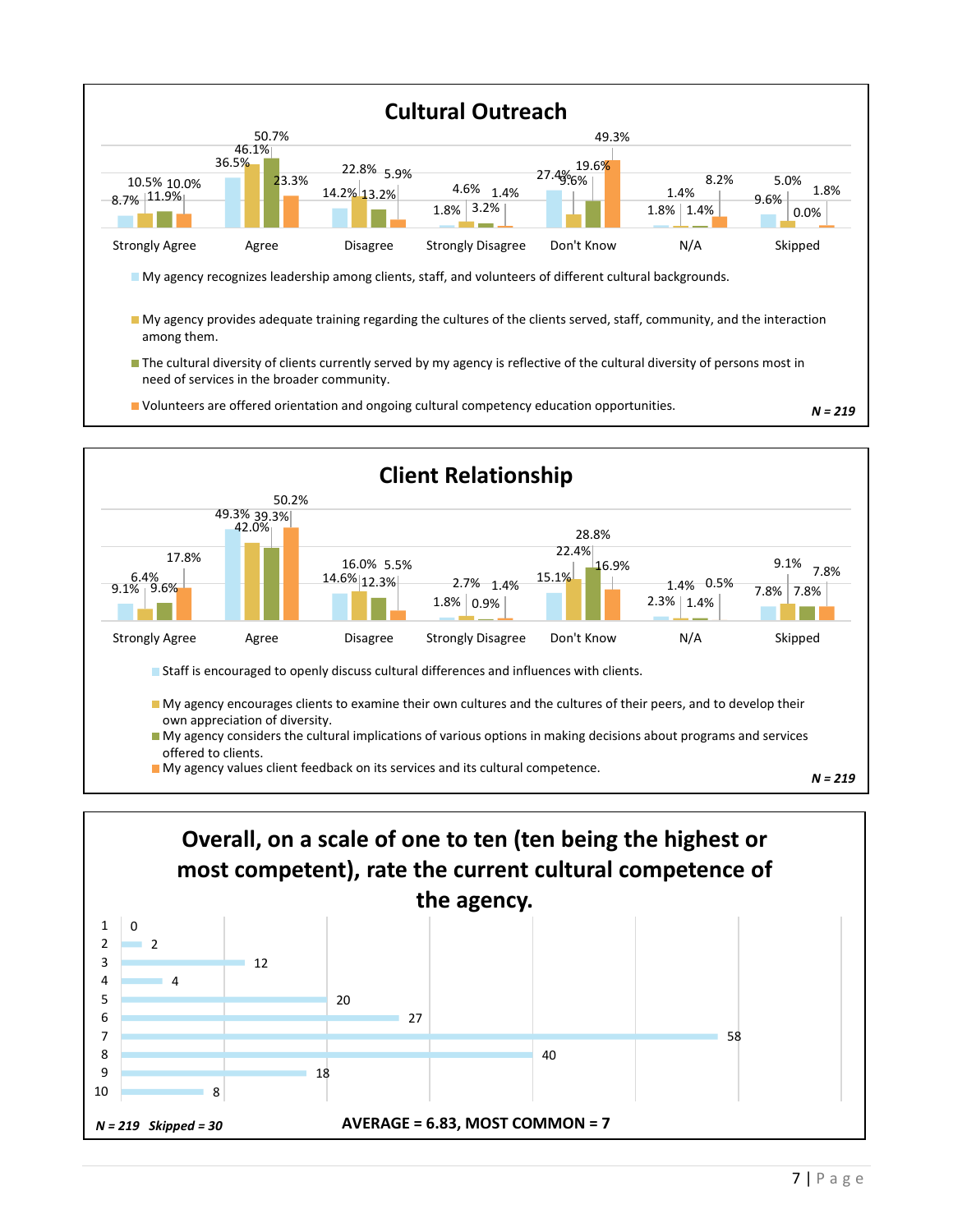# **ALL COMMENTS**

# **"LIST THE FIVE MOST IMPORTANT DIVERSITY-RELATED ISSUES CURRENTLY FACING THE AGENCY."**

Spanish speaking group leaders for SUD ASL speaking person available for crisis/OT. Binary gender ignorance or intolerance. Bi-lingual MRT's at front desk.

Homelessness,

Lack of diverse staff

Staff uncomfortable having differing opinions/conversations

Having multiple-cultural staff and bilingual staff with each program. Interactive trainings more accessible interactive forms of diverse cultures literature and prompts for staff to welcome diverse cultures allow all staff to rotate through various programs to educate and train new staff (children,adults,seniors,substance use,drop in,prevention,phf,etc.) Have cultural friendly prompts accessible from the moment the first contact (verbal,non-verbal,illiterate,etc)

Lack of second-language speaking employees Age difference

education home life

financial situation

language barrier

- 1. Access to mental health services
- 2. Willingness to access mental health services
- 3. Language barriers
- 4. gender with relation to mental health concerns
- 5. Income inequality

Ability to effectively serve LGBTQ+ clients; Resources for substance use clients; Education of multicultural clients; Not enough

trainings/discussion for cultural competency;

1- Willingness to understand each other or each other ideas. Being open, both sides.

2- The point of view, given that you are looking at the same object. Can you understand, what is the other's understanding? This has nothing to do with language; but, the mind.

3- Cross-talking, it may be a language barrier; but, mostly in my view, it is the mind barrier, which I mentioned above.

4- Representation. The diversity of our communities, should be represented on top positions, as well as through agency.

different importance to different objects. In one culture, family is very important. In another culture, time is very important. When inter-acting, the other may think, the point is being made; in reality, the other culture has a different reality than yours. Neither one is better.

1.) Not enough diverse staff at all levels of employment at the different locations to provide support for diverse clients, especially at initial contact

2.) Not enough outreach to different diverse ethnic communities about our services, thus they are not aware they can come to us

3.) No or limited celebrating, participation in or recognizing diverse holidays/events, seems only some mainstream holidays are recognized Recruitment of clinical staff from universities with

more diversity throughout CA Bilingual pay is almost insulting at \$5 per day. translation during doctor appts and therapy appts as well as the cultural significance and attention being paid during these interactions should be compensated at a higher rate. Keeping it this low shows a lack of appreciation and awareness of the expertise involved in translation and providing culturally competent services. Those decisions are being made by individuals who are not aware of this expertise and what is involved so the pay currently reflects their lack of knowledge and commitment to acknowledge the importance of compensating employees for their contribution to the mission talked about in this survey.. Other contract providers pay a 7% increase for individuals who can provide culturally competent services in our client's language and that is fair.

lack of diversity

lack of cultural among workers

Cultural Difference

Beliefs

Understanding differences in culture, and how they go. Being open to knowing more about different cultures.

not enough diversity

Language barriers to services.

political polarization, undocumented individuals, the culture of substance abuse, LGBTQ issues, racial issues,

1. Lack of diversity in management

2. Lack of training in diverse cultures

3. No open dialogue to discuss cultural issues in mental health

No thorough trainings offered on cultural competency.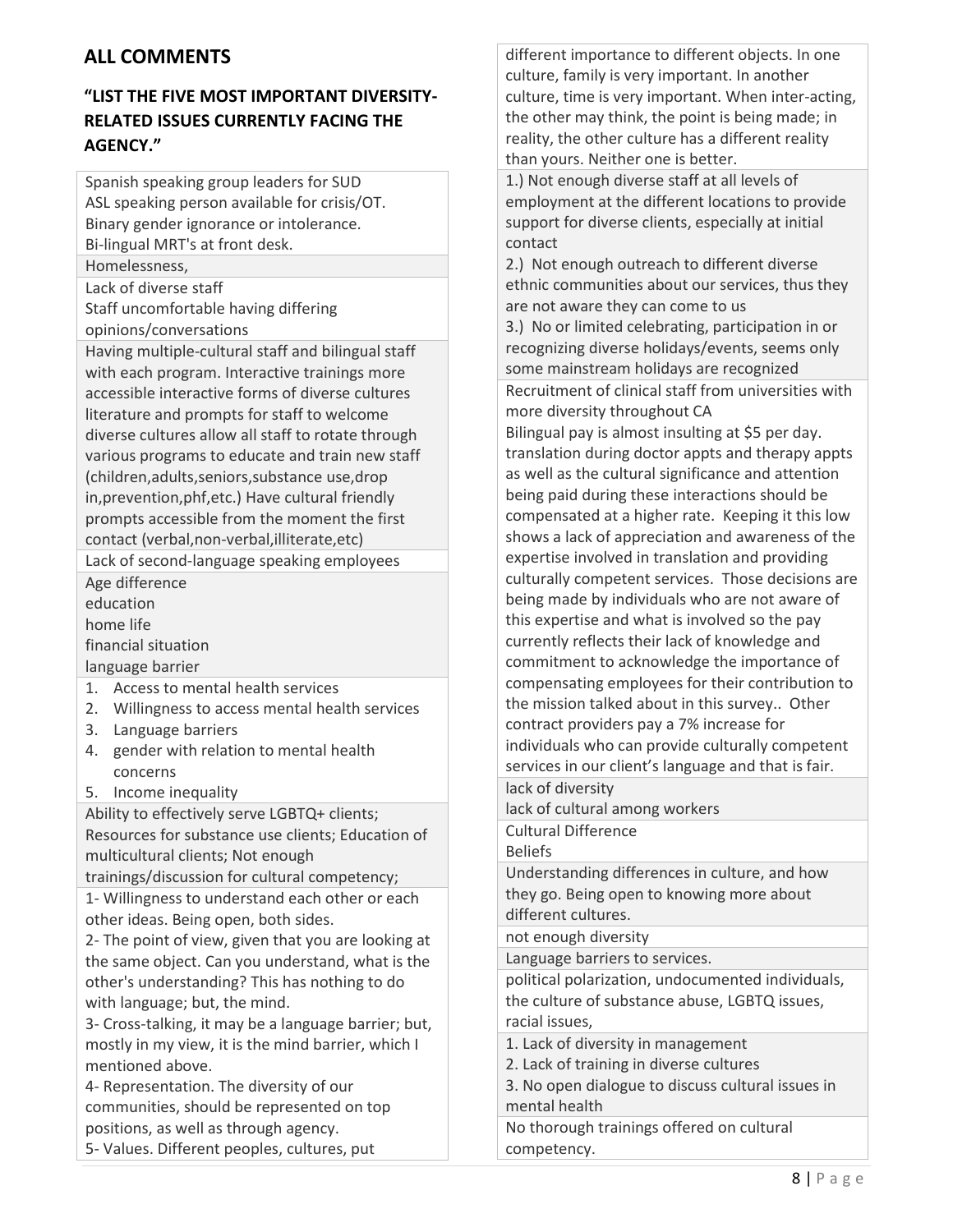| 1. No trainings offered                                                             |
|-------------------------------------------------------------------------------------|
| Discrimination against clients/mentally ill                                         |
| Extremely low percentage of staff from non-white                                    |
| backgrounds                                                                         |
| There should be many more Hispanic staff                                            |
| commensurate with the population of the                                             |
| Hispanic community                                                                  |
| If there is outreach to non-white groups, I'm not<br>aware of it                    |
| Lots of white people in the area; need to try                                       |
| harder to make sure other groups are included in                                    |
| workforce                                                                           |
| written forms in other languages than English.                                      |
| oral recordings of said forms for clients to listen                                 |
| to.                                                                                 |
| make translators more available to crisis as a                                      |
| whole                                                                               |
| make lobbies more welcoming to people of other                                      |
| cultures than American.                                                             |
| homelessness                                                                        |
| gender issues                                                                       |
| language, income, gender,                                                           |
| Under-representation of certain cultural groups in                                  |
| our consumer population                                                             |
| Lack of awareness amongst staff regarding                                           |
| community resources and values for various                                          |
| cultural groups in our community                                                    |
| Lack of diversity reflected in our staff                                            |
| Lack of available or otherwise encouraged                                           |
| trainings in diversity awareness and best practices                                 |
| Inflexibility in protocol and policies to be inclusive                              |
| or inviting of diverse cultural expressions or                                      |
| values.                                                                             |
| not enough Spanish speakers working front                                           |
| line/front office positions.                                                        |
| lack of diversity in staff cultural background                                      |
| lack of training in cultural differences as applies to<br>beliefs about MH services |
| lack of cultural diversity in management staff                                      |
| lack of specialized cultural teams                                                  |
| lack of cultural diversity screening tools                                          |
| No diversity on people making decisions for                                         |
| consumers.                                                                          |
| Not enough options resources for those people                                       |
| which only option to receive services is after                                      |
| business hours or business days.                                                    |
| Not enough diversity staff trainings.                                               |
| Language, cultural practices, housing and                                           |
| community, employment, leadership                                                   |
| (1) All services designed and available for all                                     |
| culturally diverse populations, (2) communication                                   |
| as a whole, (3) relevant education for all staff (not                               |
| just Relias), (4)                                                                   |
|                                                                                     |

Gender differences/ gender identity Under-representation of staff from a variety of cultural backgrounds/ ethnic groups Bathrooms are not labeled as multi-gender use Not enough outreach to under-served populations Language, communication, gender equality, generation gaps, and mutual respect between departments diverse employees We need more brochures, pamphlets, and groups specifically catering to Trans/non-binary individuals As well as groups for young adults (20- 25). How many bilingual staff does Crisis Services employ? How many hours of cultural proficiency training are required annually? How many members of administration are of minority backgrounds? Homeless Culture Generational Poverty LGBTQ Rural communities Migrant issues -lack of recruitment of bicultural staff fear of offending some cultures and beliefs obstructs the rights and representation of others engagement, advertising, staff who are bilingual/language, décor/office settings, politics Are words lived? Some staff don't feel they are protected and are made fun of. 1) How to serve the needs of people living in poverty. 2) Sending representatives to different cultural groups and providing support within the cultural group rather than asking clients from the other cultural group to conform to our agencies norms (appointment times, being interviewed by strangers, etc.) , which are generally white, middle class norms. 3) The requirements of staff have become increasingly narrow. Specifically, staff caseloads are too large, staff are expected to focus on narrow paperwork requirements, and staff are under pressure to keep their billable service time up. Any time you narrow staff requirements you lose diversity. The only staff left are the ones who happen to be good at the narrow agency requirements.

4) In order to recruit diverse staff, relationships with different cultural groups in the community need to be cultivated. Only after these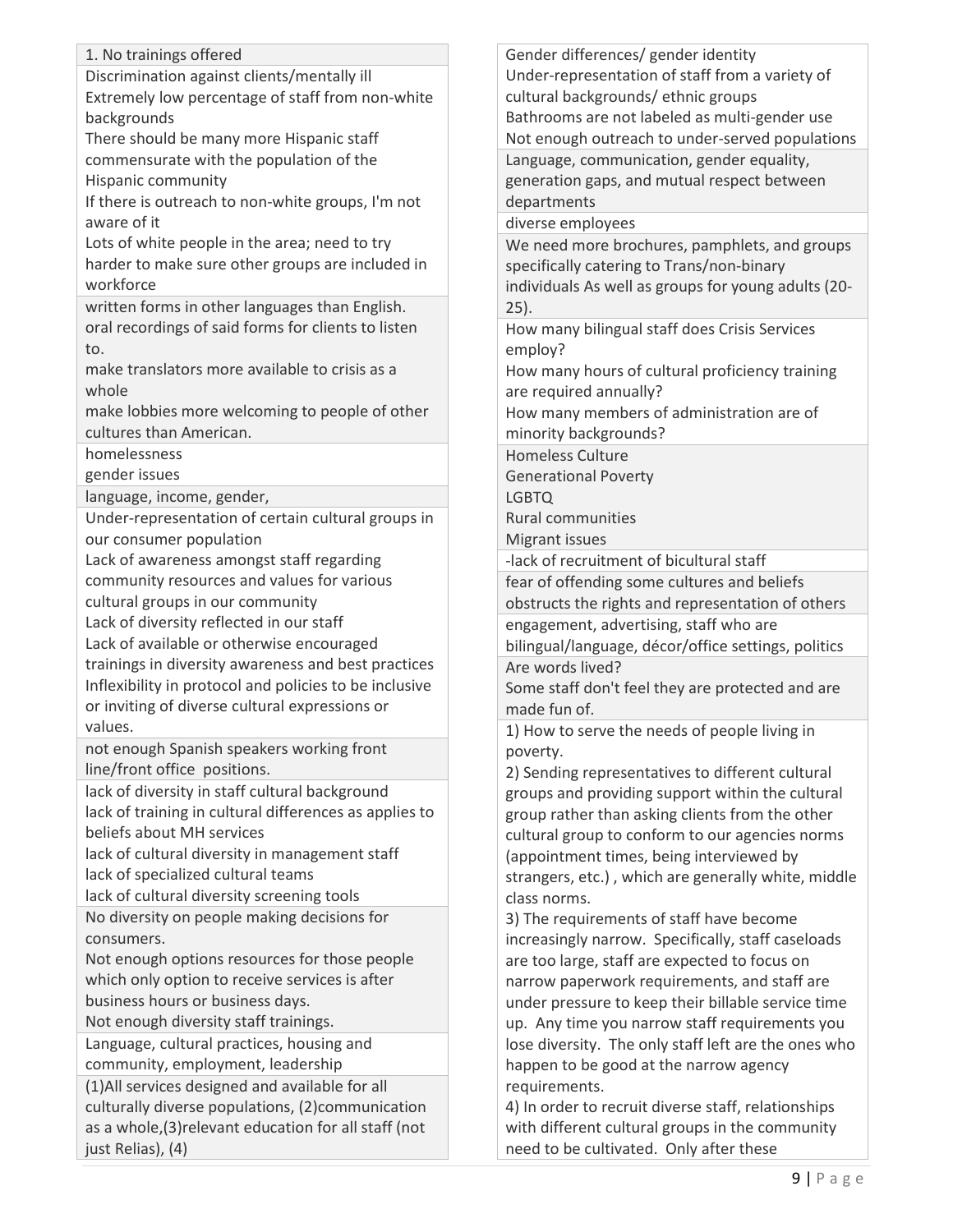relationships are cultivated can you successfully recruit staff to our agency by helping them understand how being a part of our agency can meet their needs, not just ours.

5) It is not realistic to meet the needs of all those entitled to services with the available resources being provided to us from our various funding sources. In order to do a better job in one area it is necessary to sacrifice other areas. We cannot do it all. There needs to be a way to communicate with the larger system (State and federal oversight) that what is being expected, with the available resources is not realistic. The larger system needs to no insist we meet unrealistic expectations. If they are not able to provide more resources they need to help counties prioritize the requirements and accept that not everything the want can be done.

Lack of adequate training on diversity and serving diverse cultures appropriately.

cultural awareness and cultural practices of individuals in our community

methods of treatment for diverse cultural groups appropriate housing for those of diverse cultural groups

awareness of different cultural communication styles

1) total absence of Spanish speaking services

2) lack of engagement with staff who have cultural differences in order to identify means of

minimizing negative impacts of agency policies on various groups

3) Very problematic, unclear, difficult to use translation services that create additional barriers (our translator list and the availability times is a joke)

4) leadership lack of attention to/lack of interest in exploring cultural differences that, at times, result in an unsupportive working environment

5) Lack of helpful trainings and disincentives to either pursue or engage in trainings if available

1. Not enough male staff

2. No-one in my office speaks another language

3. African American population not represented in staff.

Having on staff people who can interpret as needed.

Educating staff on issues related to diverse cultures.

Having the many different cultures represented in addressing cultural competence of out agency. Maintaining a diverse staff within the agency.

Having a culture that is welcoming and respectful of what diversity has to offer.

1. Lack of minority direct care providers.

2. Management is WHITE.

3. Lack of inclusion of culture diversity in the physical appearance of our office settings and lobbies.

4. Lack of meaningful cultural diversity trainings. 5. Lack of meaningful interactions with people of color and/or minorities that could decrease prejudice.

We don't really have diversity

1. When I go to large gatherings or trainings I still see a limited number of people of color who are my coworkers. Not sure if this reflects the county statistics or not, but it sure seems like we don't have that many POC working here.

homelessness, transgender individuals, lack of holistic approaches to mental health that are culturally appropriate

1. More culturally diverse staff

- 2. Serving Latinx populations
- 3. Decreasing language barriers

4. Training for cultural differences/potential

tensions between different cultures

5. More diversity in leadership positions

Client cultural representation among staff

demographics; what is ethnic origin?

improving outreach in regards to hiring more diverse back grounds

utilizing the community for trainings in diversity and experience of cultures

LGBTQI+ children, teens, and young adults

People of color

CSEC victims

Foster children

Physical disability

1) Lack of diversity in leadership roles

2) We need more cultural competency training

3) More opportunity to seek out healers from

native/indigenous communities and other cultures families from different cultures who view mental illness in different ways, lack of immediate access to services in communities outside of Paradise, Chico, Oroville or Gridley

Lack of outreach to diverse cultures in rural locations.

Issues with ICE and current political climate, building connections with minority communities. Drawing employees from diverse backgrounds to Butte County.

Lack of translators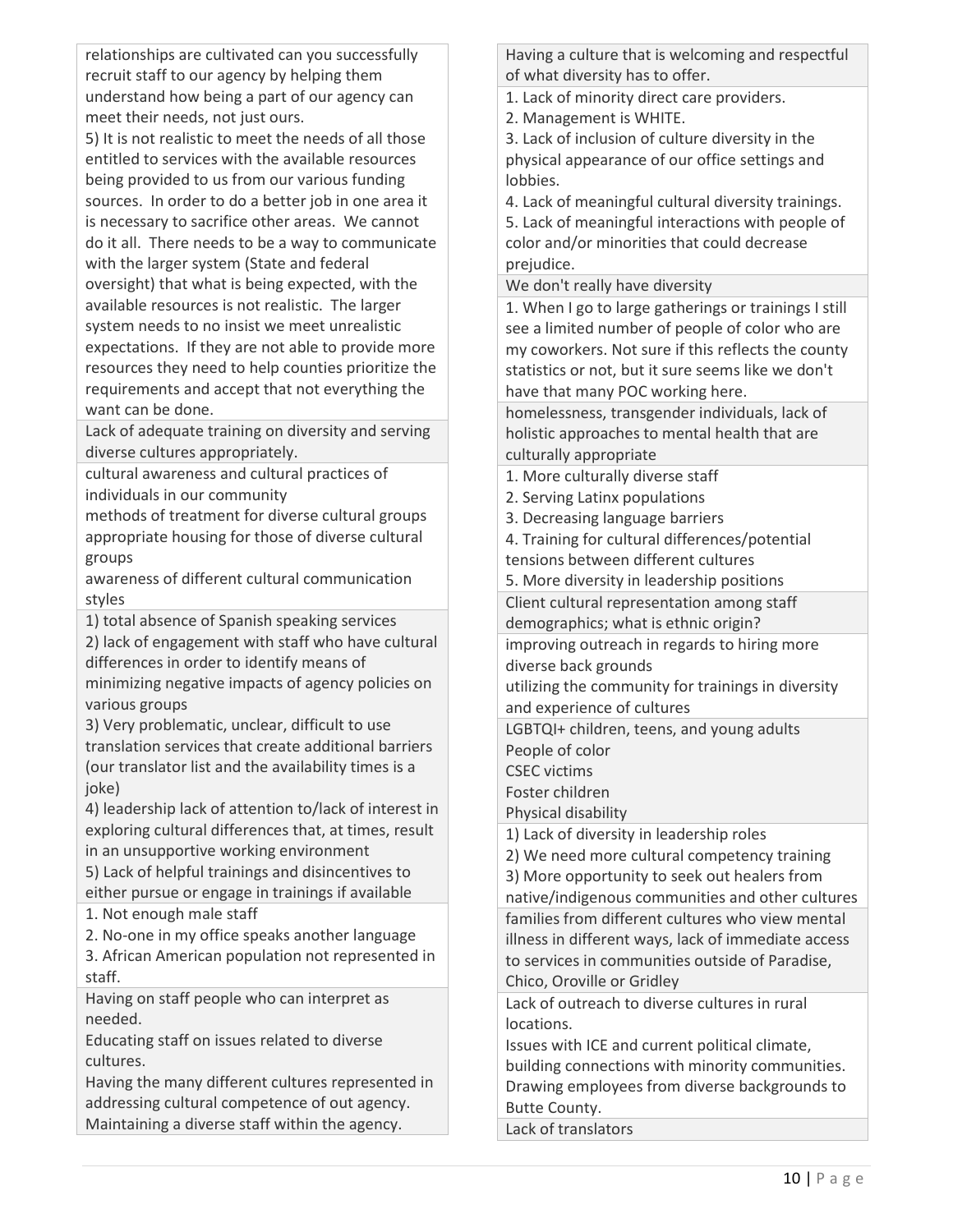- 1. homelessness
- 2. individuals living in poverty
- 3. Dual diagnosis

4. Working with individuals with mental illness who do not want MH treatment

5. individuals who do not trust government agencies

Open discussions about diversity related issues needs to happen more freely. Staff do not feel safe discussing cultural concerns within the whole agency. Staff do not feel valued for their cultural traditions. Staff need more education about cultural diversity in live format.

Hispanic mono-lingual Chico residents attempt to secure services at GOP!

homeless

religion

- Barriers to service; i.e., having culturally and linguistically competent staff on board to address consumer needs.

- Adequate cultural training for non-clinical staff members.

- BCDBH non- clinical staff members awareness of local resources to help with diversity-related issues.

Integrate more staff flexible holidays for their culture background and worship.

Step up more in person cultural competence training with testing.

Holiday's and celebrations have strong white Christian focuses.

It would be nice to hear more about how clients are being represented with the staff that works directly with them.

When developing holiday schedules more focus should be on the holidays most present with clients and have staff be sensitive to the major holidays that could impact the clientele as well as more focus on the specific cultures in Butte County.

Translator services in the field Awareness of differing family systems/practices Understanding personal bias

- 1. Lack of representation/staff of minority groups.
- 2. Too cautious of offending individuals when it couldn't happen (i.e. assuming the worst of people).
- 3. Maybe hire people that aren't white? And not to fit a specific position.
- 4. All white people in executive positions.
- 5. Ask staff what holidays/traditions they do and represent them more.

Lack of representation in management Lack of in person cultural trainings

Lack of program specific cultural trainings

Certification/training of bilingual staff, recruitment of bilingual staff, increased cultural comp training for all staff.

1. language barriers (e.g. inability to use the language line effectively.

2. limited peers in direct services

3. no peer in leadership advocacy

Lifestyle acceptance, harassment, communication, disabilities and consistency.

staffing Hmong representation,

Sexual identity issues

The disconnect between homeless and housed people

providing crisis services to non-English speaking clts; providing culturally competent services to various cultures; being prepared to deal with bias and overcome the barrier it can create to seeking and accessing services; providing services to underserved populations that do not tend to access services outside the scope of family/culture.

Lack of respect, Gender imbalance,

Poor/inconsistent communication, Ethnic and cultural difference

mental illness, homelessness, transgender, faith communities, Hmong

not enough forms in Spanish

Linguistic needs among various clinics. Training on how to utilize translators in therapeutic setting. Ethnic specific/culturally relevant services are geographic specific, if available. Recruitment and retention in hiring and promotion. Little to no clinically relevant supervision/training available for staff serving ethnic groups.

1. Cultural competency and language fluency of the Hmong population that use our services. 2. Connecting with minority populations that are underserved such as Hispanic and African American populations.

3. Equal representation and employment among the agency that reflects the minority groups of Chico and nearby areas.

4. The cultural similarities and discrepancies among diverse groups that contributes to the high rates of sexual abuse and drug use in the community.

5. Knowledge of the statistics and cultural traditions of families in the area and their struggles and strengths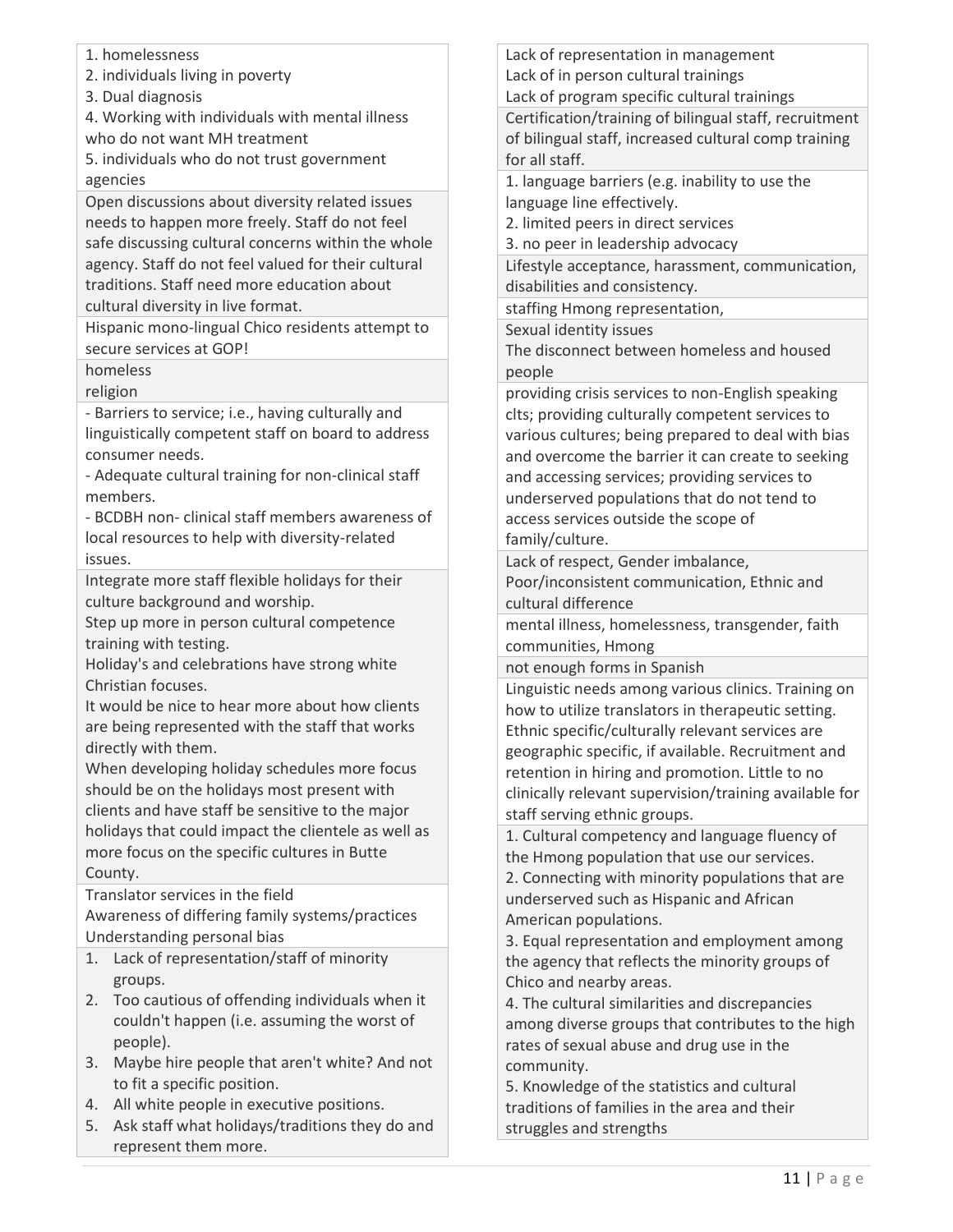1. Butte County is 86% white. How can the agency address diversity-related issues when the county population is majority white?

2. Poverty rates are higher in Butte County than nationwide. Impoverished individuals are at higher risk for chronic health problems, homelessness, lack of education, etc.

3. There isn't a conducive relationship between Behavioral Health and Native American groups.

Effective Outreach with all populations. Understanding needs of all populations. Providing effective, culturally competent, and culturally relevant trauma informed interventions. Addressing staff bias.

Interpreters, Cultural differences with adult and youth from baby boomer era, African American Outreach, and Youth Outreach for American Indian Culture.

Cultural faux-pas that can effect treatment. Coordinating cultural issues into treatment options. Understanding cultural norms that may impede successful treatment. Cultural ignorance. Cultural customs that can affect the ability to accept treatment.

Lack of community outreach and awareness of culture specific issues and strengths.

Lack of recognition of cultural healing methods. Lack of in-person training and event opportunities (majority of trainings now through technology/Relias).

Inability to bill/ reduced productivity if staff do elect to participate in diversity activities or trainings - system is set-up to penalize rather than promote growth, learning and innovation

Culture, sexual orientation, disabilities, lifestyle acceptance, and addiction.

Outreach, availability of literature/forms in cultural formats for clients, transportation, group times, turning potential clients away if they are not on Butte County MediCal.

Diverse staff, breaking into cultural groups, marketing in diverse areas/locations, and diverse board members/leadership.

Hiring culturally diverse workforce Providing better multicultural training opportunities

There is a disconnect between the higher ups and the working class. lack of understanding when explaining situations, because they themselves aren't in those situations or see the reality of it in the clients.

non gender bathrooms, reaching out to the Hispanic community, making a point of celebrating cultural holidays and milestones.

# **"LIST THREE STEPS THE AGENCY COULD TAKE TO ENHANCE ITS CULTURAL COMPETENCE."**

Face to face trainings by qualified professionals. More diverse hires

PROVIDE LITERATURE FOR CLIENTS IN THEIR PRIMARY LANGUAGE TO HELP UNDERSTAND WHAT TO EXPECT, EDUCATIONAL MATERIALS OF THEIR OWN DIAGNOSIS.

Hire more Spanish and Hmong speaking employees

More training on working with Latino, African American and Native American populations.

More staff retreats Opportunities to get to know other staff beyond the office

Have more announcements about how one can be part of multicultural events in the community

1. Crisis specific representation at community events

2. Outreach efforts with diverse community partners

3. More involvement with the board

Have more trainings; Educate self about different cultural backgrounds; Offer a diverse selection of programs that address client's cultural needs

1- People understand each other when they interact. For example, go to a Hmong New Year festival, try to understand it. Experience it. Eat their food, dance their dances, etc.

2- Seat people of different backgrounds, face each other. Share deep believes on death, religion, family, food, believes, values, community, etc.

3- Agency reflect the population we live in. Representation.

1) Provide more outreach to recruit a more ethnic diverse staff at all locations to provide adequate support.

2) Recruit more Case Managers and MRT's of diverse backgrounds to be able to address/provide support for more diverse clients during initial contact (diverse staff in all levels of

employment would be ideal)

3) Provide more outreach/education about our services to clients of ethnic diverse backgrounds through regular presentations/trainings to different organizations and community events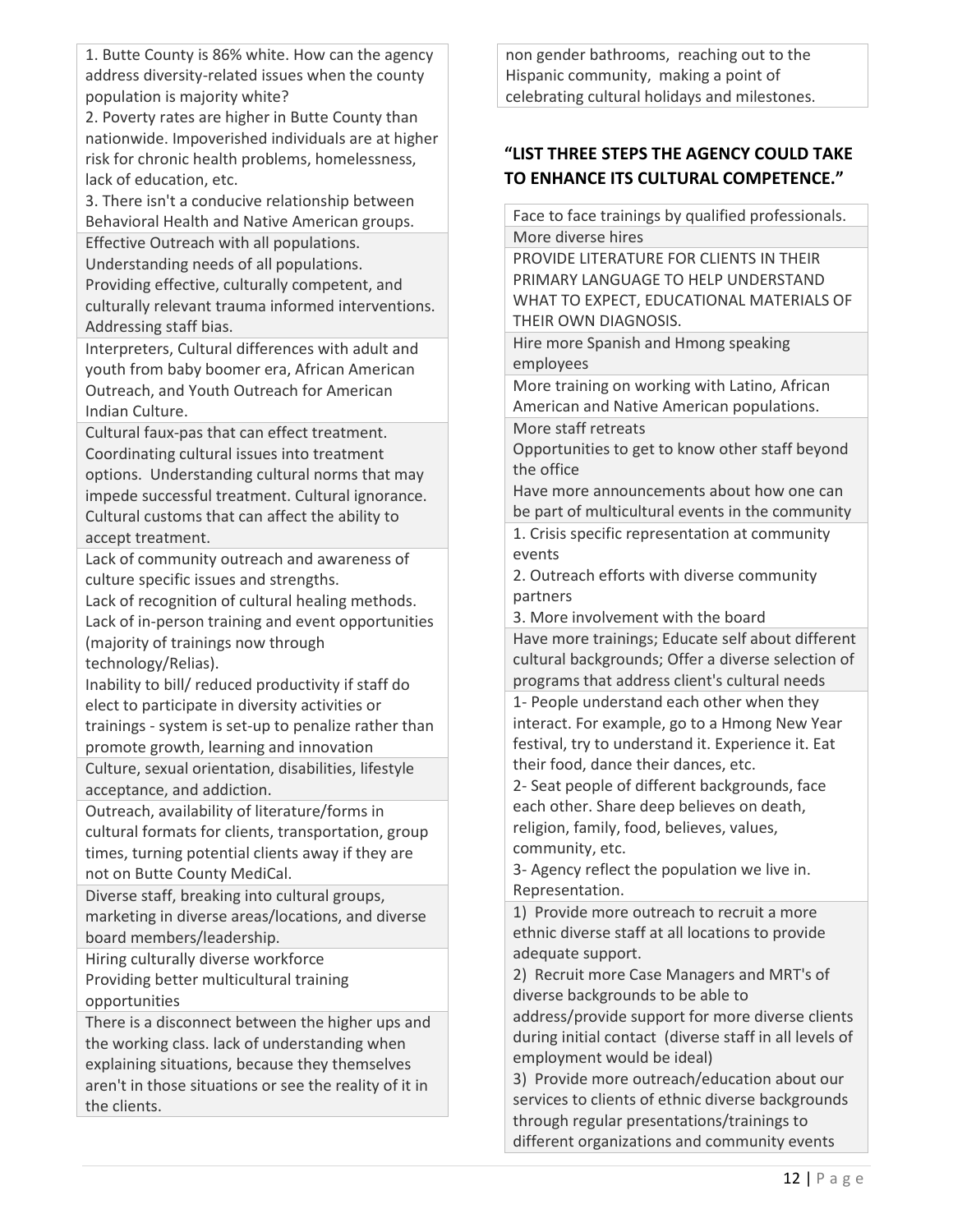that service different ethnic populations (i.e., Cinco Day May, Hmong New Year, community centers, churches, etc.).

4) Participate in more diverse cultural events/holidays

Recruit from outside Butte County **OUTREACH** 

more diversity with people of color

cultural competence that is fair

cultural celebrations of holidays

physical cultural diversity events, rather than online trainings.

Have more people from the community who know about different cultures, do trainings for staff.

employ more ethnicity

Provide live training to staff members.

Provide more adequate outreach to communities affected by services we provide.

Awareness training, the creation of work groups to develop a vision, implementation training

Invest in its employees by encouraging employees to take more trainings on cultural competencies (by this I mean, don't just have us take a mediocre training on Relias and think that's enough training.

1. More groups that revolve around the different cultures within their community.

2. Offer trainings

Confront the reality of the cultural discrepancy. If the pretense is that it doesn't exist, it can't be solved.

get forms translated in written form

get forms orally translated and widely available to staff.

make lobbies more culturally diverse in the posters and languages forms are available.

online trainings

Increased community involvement with underserved populations

Recruitment of staff to be more representative of the diversity of our county

Increased training focus on diversity awareness and community resources

consult with consumers and others who can open discussion about ways to serve with more

cultural awareness and sensitivity

develop culturally sensitive materials

diversify recruiting and hiring practices to attract variety of staff

Bring speakers from different diversity backgrounds to sites at least once a month. Administration and supervisors to work in

collaboration to support different groups to educate the rest of the staff about their specifics of their groups.

Designate a day/year to allow groups to educate others about their unique richness.

**Trainings** 

Guest speakers

Publications

Practice respect for all consumers,(2)educate staff on how to use language line resources (3) allow participation in services for a culturally diverse community

Change client demographic forms to include more gender identities not just "Male" "Female" "Decline to Answer". Change bathroom signage. Make recruitment efforts to attract more diverse applicants. More outreach is needed to underserved communities that need our mental health services.

Cross train, team building activities and multi department meetings

**Trainings** 

-Educate themselves on how to be culturally responsive.

-Outreach to trans clients and community members and see what they would like to see more of.

-Train staff on inclusive language in the LGBTQ+ community.

In house teams (without taking it away from billing time) to focus on diversity needs. Better access for minority communities (meet them where they are)

Prioritizes education and treatment.

-designate bilingual/bicultural positions at each outpatient clinic (include in job specs)

Trainings to better understand specific cultures. Further Training

fix up the lobby-which we are doing, hire more linguistically skilled staff, provide more training to staff on cultural humility not competency, praise staff for being culturally humble.

Make a genuine assessment of what gaps if any between what is espoused and lived.

This is hard to answer because the current demands on community mental health are unrealistic with the available resources and counties do not control the available resources or the federal entitlement demands. There are many things we could do to improve our cultural competence but when we divert resources from one priority we are forced to subtract resources from another. That having been said, here are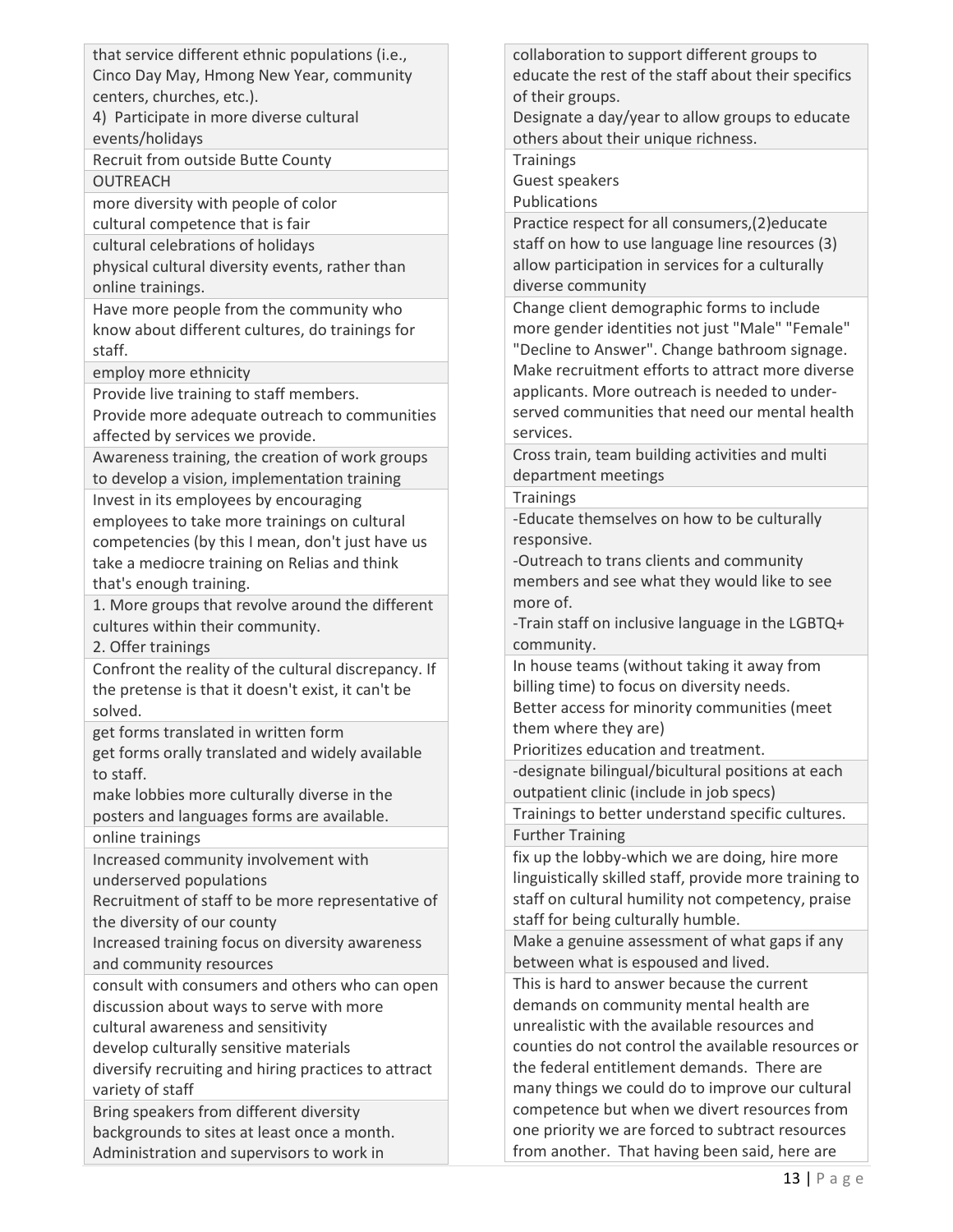#### my three suggestions.

1) Increase resources to those in our community in poverty. Specifically, at the Jesus Center in Chico, the hope center in Oroville and other similar programs in other communities. Also, at the various homeless shelters in the county. Finally, at the unemployment office at DESS. These staff need to develop relationships with employers who are willing to hire our difficult to employ clients. It is my understanding Alliance for Workforce development has access to monies to subsidize salaries for employers to hire the difficult to employ. By focusing on employment and helping people out of poverty, many other client issues resolve themselves. As others have said, it is not so much that we work with people with chronic mental illness; we work with people in chronic poverty who also have a mental illness. The chronic poverty a greater impact on their lives than their symptoms of mental illness. 2) As stated above, send ambassadors to other cultural groups in our community and provide support to those communities to help them within their culture rather than trying to get clients to come to our clinics when our clinics are set up with the dominant culture norms people from other cultures cannot relate to. Some of the inflexible requirements of our agency that are required by the state and federal government are the problem. However, in order to bill for services we have to meet these requirements. 3) Send staff to other cultural groups in our community and develop relationships with them for the purpose of helping them see how becoming part of our agency can meet their needs, not just ours.

#### More training

increase in training for line staff with cultural groups and community members

information on the different cultural groups in our community

education on cultural groups in the community and how they view and access mental health services

Hire more diverse providers

Provide in-person trainings

Create list of cultural resources available for staff/clients

1) make securing Spanish/English employees a priority

2) make an effort to ask various population members if there are ways that the agency is currently culturally insensitive and also if there

are ways in which the agency might be more supportive as relates to cultural issues 3) Encourage staff to engage clients in discussion of how cultural differences impact them in order to discover ways in which the agency can support clients in both comfort with their own and with other cultures

Reach out to African, Hmong, and Mexican/Hispanic community leaders for suggestion on how to best serve them. Identify how our programs fail to achieve meeting the needs of diverse populations. Develop and implement satellite programs such as Butte College does to meet the needs of people in outlying areas.

Implement changes that take into consideration specific issues that result in all identifiable cultures having equal access to resources.

1. Use affirmative action to increase the number of people of color in management and for new hires.

2. Fund office décor that promotes a welcoming atmosphere for people of a diverse range of back grounds.

3. Train staff on what white privilege is and to increase their awareness on this issue.

4. Ask for input from clients. Make the surveys shorter and simpler for them to complete. Do interviews as well to get a better sense of client ideas instead of scan forms that are limited in scope. Offer compensation for these forms. 5. Increase the number of meaningful trainings and experiences available to staff to increase CC. Think out of the box, what about evening or weekend events that are optional?

### More outreach

1. Serving LGBTQ+ Population, learning use of preferred pronouns Transgender & other consumers & use of alternate names in person AND on charts other than legal names, to avoid micro aggressions by using old names. 2. More county wide Cultural Competence trainings other than just going through online courses in Relias to meet state requirements. We used to have a lot more training around this, it felt like it used to be more than just an after thought or just to meet state mandate in years past. Use of inclusive intake forms, currently most only have Male of Female as options for consumers to choose from.

increased supportive housing or crisis residential programs, increased education and training on LBGTQ+, and offer more services like Hmong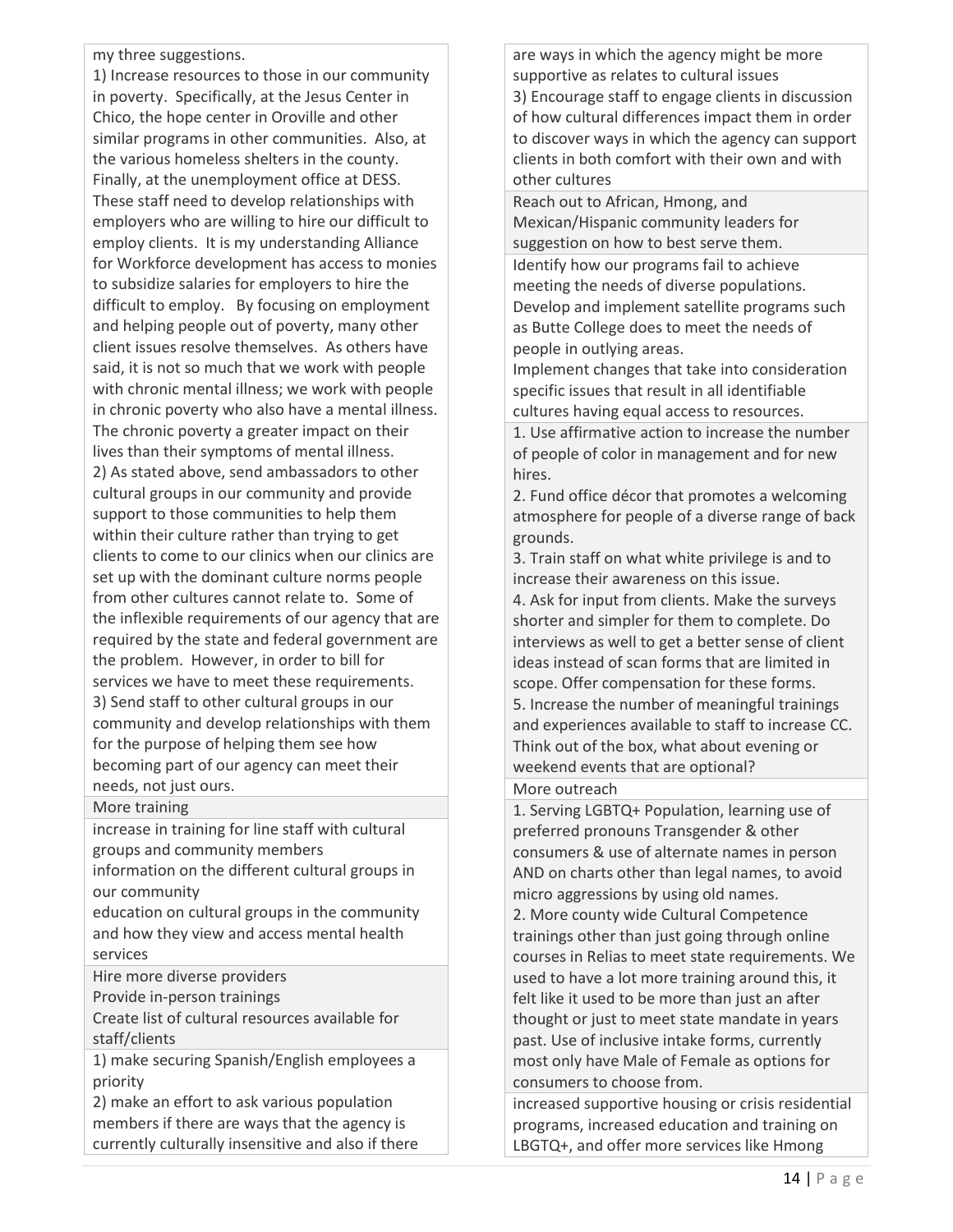cultural center in Oroville and Promotes in Gridley for other sites (Chico, Paradise, etc)

1. Increased cultural competency/diversity trainings

2. Staff rotation in more diverse programs

3. Targeted recruiting of staff for the specific populations that are served

Continue to expand cultural competency trainings to administrative support staff presentations, etc.

more trainings

more advancement of cultural diverse population Gender inclusive options on intake forms, etc. Move to a location that is more accessible to people with physical disability (not up stairs). More face to face training on cultural competency

Center voices of under-represented cultural groups (black and native) by asking those community members/clients what our agency is missing or can improve upon.

cultural competency training on ways different cultures view mental illness

Connect with local agencies that specialize in outreach to various cultural groups.

1. Give staff billing credit for attending trainings and filling out surveys so staff will get the training needed to perform the job/ give feedback 2. Educate the public on realities of community

mental health- barriers/ reduce myths.

3. Recruit from diverse communities

Whole agency trainings provided by outside individuals of different cultures. Whole agency education and awareness of microagressions, micro invalidations, micro insults that contribute to lack of cultural sensitivity and professionalism. More diversity in hiring.

I do not know.

Offer on-going in-person trainings - using staff from different backgrounds to conduct these trainings.

more resources for homeless

more resource for those in heavy religion Offer more trainings to non-clinical staff

Integrate more diverse staff in upper levels. Encourage staff of different backgrounds with training and ask their opinions on diverse staff retention.

Offer more incentives for duel language speakers of various languages.

More training with guest speakers who serve different communities and can educate some of the challenges faces by these communities

1. Hire a competent individual for cultural competency, not a white-washed uncultured incompetent team. 2. Have someone on staff for constantly communicating with community leaders and then disseminating that to all staff daily. 3. Hire more diverse people in every respect (make it a priority of application). More in person cultural trainings

More specific cultural trainings geared toward the different teams at BH.

Develop/implement SOP for certification of bilingual differential pay employees, build bilingual specific county positions through HR to help recruit more bilingual staff, increase cultural comp training requirement for staff to quarterly vs. 1x per year.

take care of the above issues

Inquire about client's cultural background, conduct culturally sensitive evaluations and encourage client's to communicate their expectations and preferences in regards to their cultural background.

A crisis lobby that welcomes people of all backgrounds through art from each culture we serve

Increase education on sexual identities and how to assist people going through figuring that out. Increase education on issues facing homeless people that differ from housed people.

Provide training on basic phrases in multiple languages that would assist in identification of the languages for purpose of accessing the language line and helping communicate this to clts; provide training regarding important information to know on various cultures; have community leaders from various cultures come and talk to share information that would assist us in better serving their population

1. More/frequent training on cultural competence with follow ups.

2. Allow for the development of small cultural competence teams/meetings at each clinic to help problem-solve issues when they arise.

3. Encourage/establish a cultural day to embrace the different backgrounds of staffs, community and the culture of the agency.

live speakers, staff input, supportive services for staff to address issues which staff are to just accept

Make forms in Spanish.

Identify and engage stakeholders, local providers and consumers to address gaps in staffing and services. Create and promote 'in house'